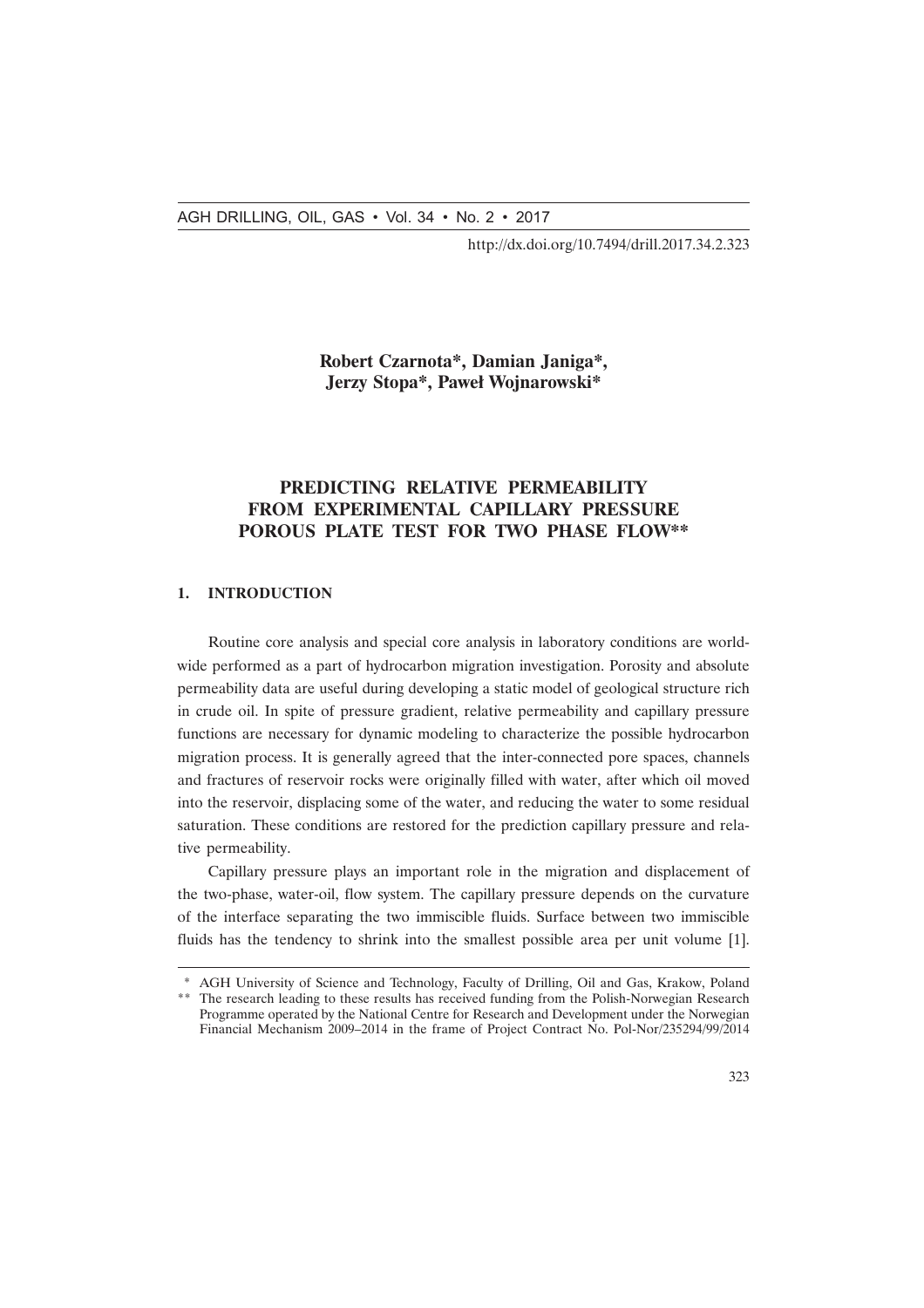The displacement of one fluid by another in a porous medium is either aided or opposed by the surface forces. As a consequence, a porous medium is exposed to wetting fluid, while retaining a rock fragmentarily saturated with non-wetting fluid it is necessary to maintain the pressure of the non-wetting fluid at a value greater than that in the wetting fluid. The capillary pressure in a petroleum reservoir is the result of the connected effect of the surface and interfacial tensions of the rock and fluids, the pore radius and the wetting characteristics of the porous media.

Capillary pressure is defined as difference in fluid pressure between the non-wetting phase  $(P_{nw})$  and wetting phase  $(P_w)$ . Generally is given in terms of interfacial tension (σ), contact angle (θ) and the radius of maximum pore throat (*r*) [3, 15, 18] the mathematical expression of which is represented by the following form:

$$
P_c = P_{nw} - P_w = \frac{2 \cdot \sigma_{o-w} \cdot \cos(\theta)}{r}
$$
 (1)

The minimum differential pressure is required to displace the wetting phase from the largest capillary pore because any capillary of smaller radius will demand a higher pressure. As the wetting phase is desaturated the second phenomenon of immiscible displacement process is faced with reaching of some finite minimum irreducible saturation.

In the petroleum engineering three different techniques of capillary pressure measurement are in use, these are: mercury-air injection, high-speed centrifuge and porous plate method. Although air/mercury injection technique is commonly applied [17, 19, 20], this method has several weak points. As mercury is injected under high pressure, sensitive pores can be damaged. Due to complete compressibility of air at high pressures, no irreducible water saturation is registered and pore volume is filled with mercury. During this experiment, reservoir fluids are not used [16]. High speed centrifuge technique entails saturation regimes and stress patterns that do not take place under reservoir conditions. If insufficient time is given to achieve capillary equilibrium, water saturation can be underestimated. The main drawback for porous plate technique is time necessitated to generate a full capillary pressure curve. Equilibrium saturation time is controlled by water flux volume flowed through the semi-permeable membrane. Exceptionally low permeability of ceramic disk slow down the drain of water from rock plug, therefore measurement for unconventional oil and gas bearing formations like tight sandstone, shale or coal can lasts even several months. Nonetheless, this technique assures the most solid results and guarantee a uniform saturation.

The absolute permeability is a property of the porous medium and is a measure of the capacity of the medium to transmit fluids. The relative permeability of each phase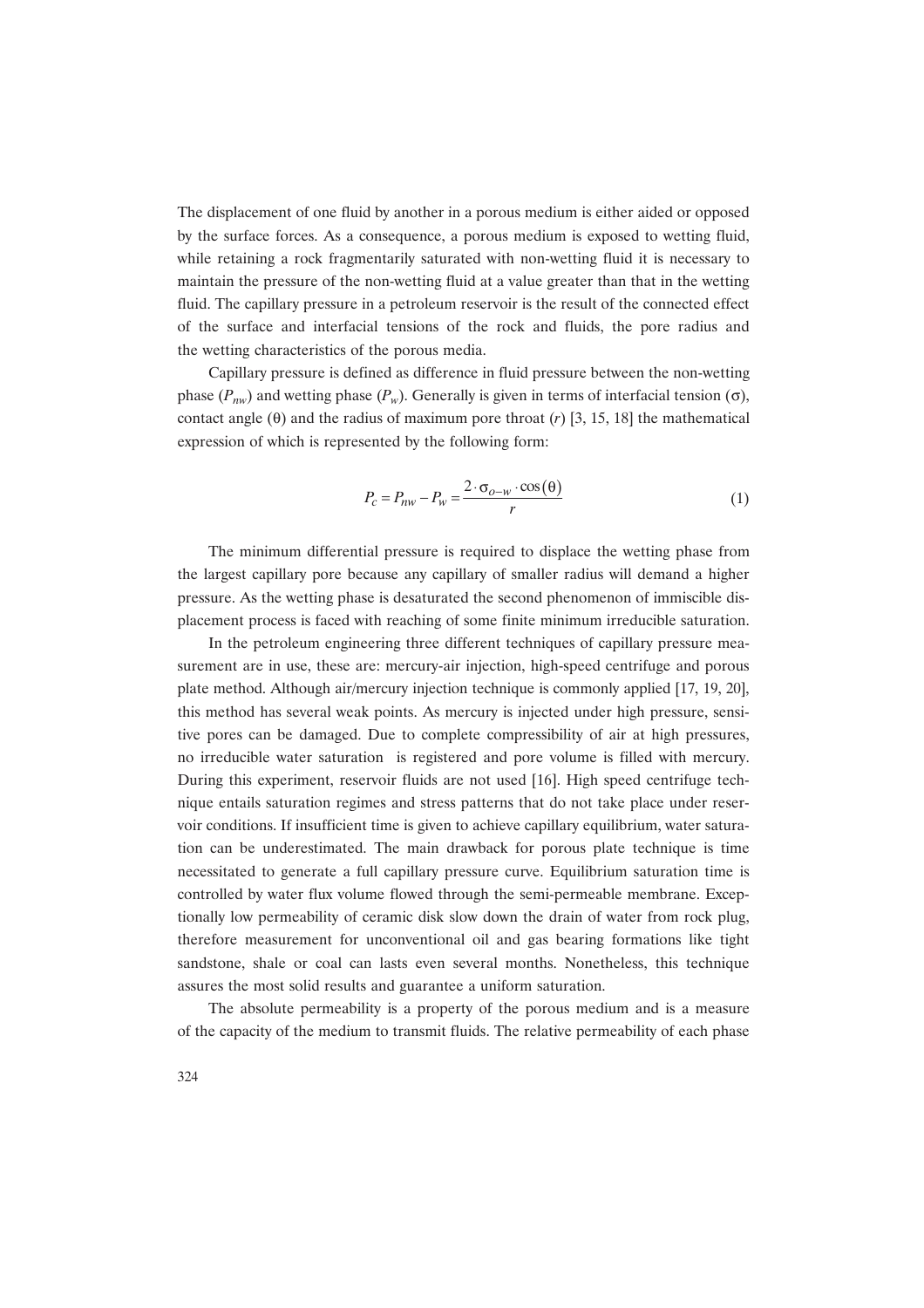at a specific saturation is the ratio of the effective permeability of the phase to the absolute permeability [1]. When a wetting and a non-wetting phase flow together at the same time in a reservoir rock, each phase follows separate and distinct paths. The distribution of the two phases according to their wetting characteristics results in characteristic wetting and non-wetting phase relative permeabilities. Since the wetting phase occupies the smaller pore openings at relatively low saturations, and these pore openings do not contribute materially to flow, it follows that the presence of a small wetting phase saturation will affect the non-wetting. Therefore, water-oil relative permeability is a function of the wetting characteristics of the formation at which a given effective permeability exists. Typical relative permeability curves for water-oil system are presented in Figure 1.



**Fig. 1.** Water-oil relative permeability curves (after [1])

The commonly used techniques for measurement relative permeability can be sub-divided as direct laboratory methods and indirect predictive methods. Direct laboratory data from steady-state or unsteady-state techniques [2, 6, 9–11, 13] are not always available [8]. Through years some indirect predictive models were developed and are used widely.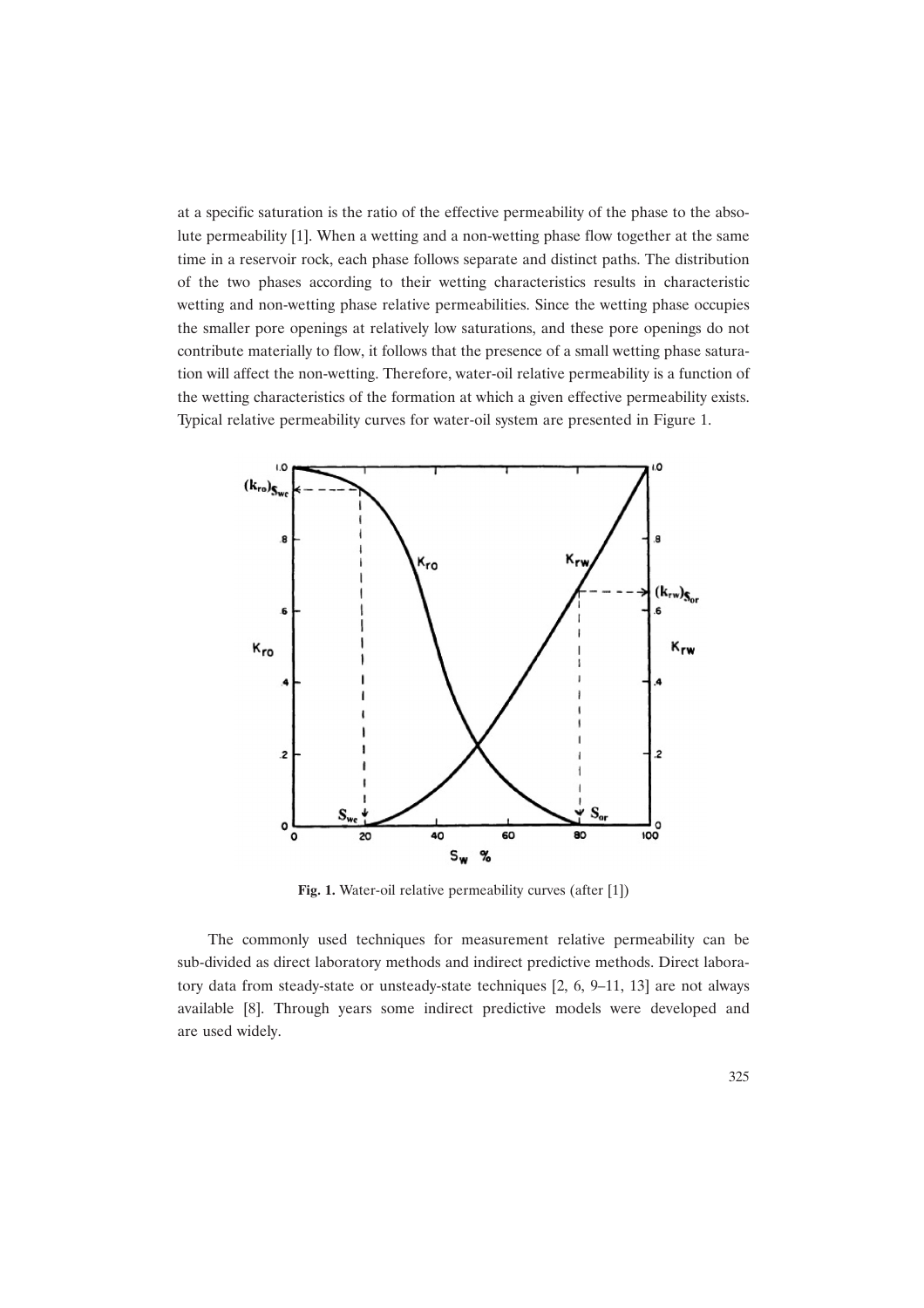Purcell [14] proposed an equation to calculate relative permeability from capillary pressure data. Burdine [5] extended Purcell's model by taking in account a tortuosity factor as a function of wetting phase saturation in the computation of relative permeability from the capillary pressure data. Corey [7] noted that oil-gas capillary pressure curves can be approximated by using a simple mathematical linear relation. Brook–Corey [4] model included a pore size distribution index  $\lambda$  which is calculated directly from a best-fit regression line drawn through of capillary pressure and water saturation data in log-log scale. In this study equations  $(2)$ –(5) were used to calculate relative permeability curves from directly registered capillary pressure data for dolomite samples.

$$
S_e = \frac{S_w - S_{wr}}{1 - S_{wr}}\tag{2}
$$

where:

*Se* – effective saturation,

*Sw* – water saturation,

*Swr* – irreducible water saturation.

$$
\log(P_c) = \log(P_e) - \frac{1}{\lambda} S_e \tag{3}
$$

where:

*Pc* – capillary pressure,

*Pe* – entry capillary pressure,

 $\lambda$  – pore size distribution index.

$$
k_{rw} = (S_e)^{\frac{2+3\lambda}{\lambda}}
$$
\n(4)

where  $k_{rw}$  – water relative permeability.

$$
k_{ro} = \left[1 - S_e\right]^2 \cdot \left[1 - \left(S_e\right)^{\frac{2 + \lambda}{\lambda}}\right] \tag{5}
$$

where  $k_{\text{ro}}$  – oil relative permeability.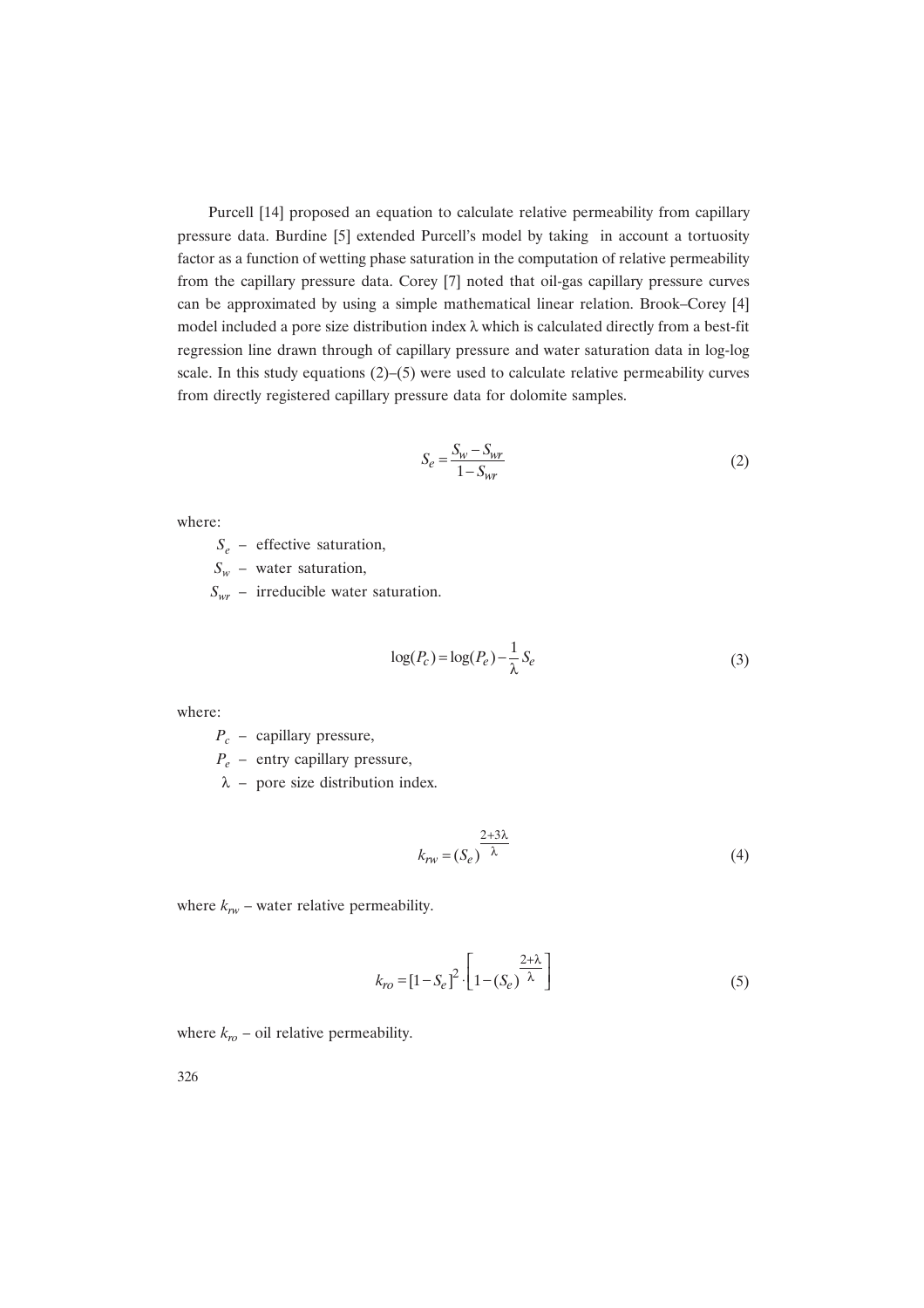### **2. EXPERIMENT**

#### **2.1. Materials**

Porosity and pore volume were calculated from determined values of bulk volume, mass of dry and fully saturated with brine core plugs. Gas phase permeability varies with mean pressure, because of the occurrence of the slippage phenomenon [12]. Hence, by plotting gas permeability against the reciprocal of the mean pressure, the values of the absolute permeability are determined from the intercepts of the  $K_{\varphi}$  vs.  $1/P_m$  straight line where  $P_m$  approaches infinity. Absolute permeabilities of dried rock plugs were measured using nitrogen at 23°C. The petrophysical properties of rock plugs are included in Table 1.

| Core<br>ID | Length<br>$\lceil$ cm $\rceil$ | Diameter<br>$\lceil$ cm $\rceil$ | Effective<br>porosity<br>$[\%]$ | Pore<br>volume<br>$\lceil$ cm <sup>3</sup> $\rceil$ | Permeability<br>$\lceil m^2 \rceil$ | Density<br>$\left[\mathrm{kg/m}^3\right]$ |
|------------|--------------------------------|----------------------------------|---------------------------------|-----------------------------------------------------|-------------------------------------|-------------------------------------------|
| А          | 9.48                           | 3.79                             | 25.15                           | 16.31                                               | $15.14 \cdot 10^{-15}$              | 2 3 2 0                                   |
| B          | 7.52                           | 3.79                             | 21.62                           | 20.89                                               | $21.06 \cdot 10^{-15}$              | 2 1 0 6                                   |
| C          | 7.74                           | 3.81                             | 15.58                           | 18.48                                               | $7.96 \cdot 10^{-15}$               | 2 1 4 2                                   |

**Table 1** Characteristic of rock sample

#### **2.2. Apparatus**

The experimental facility constitutes: two accumulators, three injection pumps used for controlling overburden, inlet and outlet pressures, vertically installed coreholder and differential pressure transducer. All moveable piston type transfer cylinders are connected to the syringe pumps for storing and flowing the test fluids. Coreholder and containers are made of highly corrosion resistant metal alloy – Hastelloy C-276. Characteristics of porous plate is given in Table 2 and Reservoir Conditions Capillary Pressure (RCCP) apparatus is shown in Figure 2. The unit can be operated at pressures up to 70 MPa and temperatures up to 150°C.

| Table 2                      |  |  |  |
|------------------------------|--|--|--|
| Ceramic disk characteristics |  |  |  |

| Diameter<br>[cm] | <b>Thickness</b><br>$\lceil$ cm $\rceil$ | Threshold<br>pressure<br>[bar] | Effective<br>porosity<br>$\lceil\% \rceil$ | Permeability<br>$\lceil m^2 \rceil$ |
|------------------|------------------------------------------|--------------------------------|--------------------------------------------|-------------------------------------|
| 3.81             | 0.725                                    | L5                             | 0.3                                        | $0.005 \cdot 10^{-15}$              |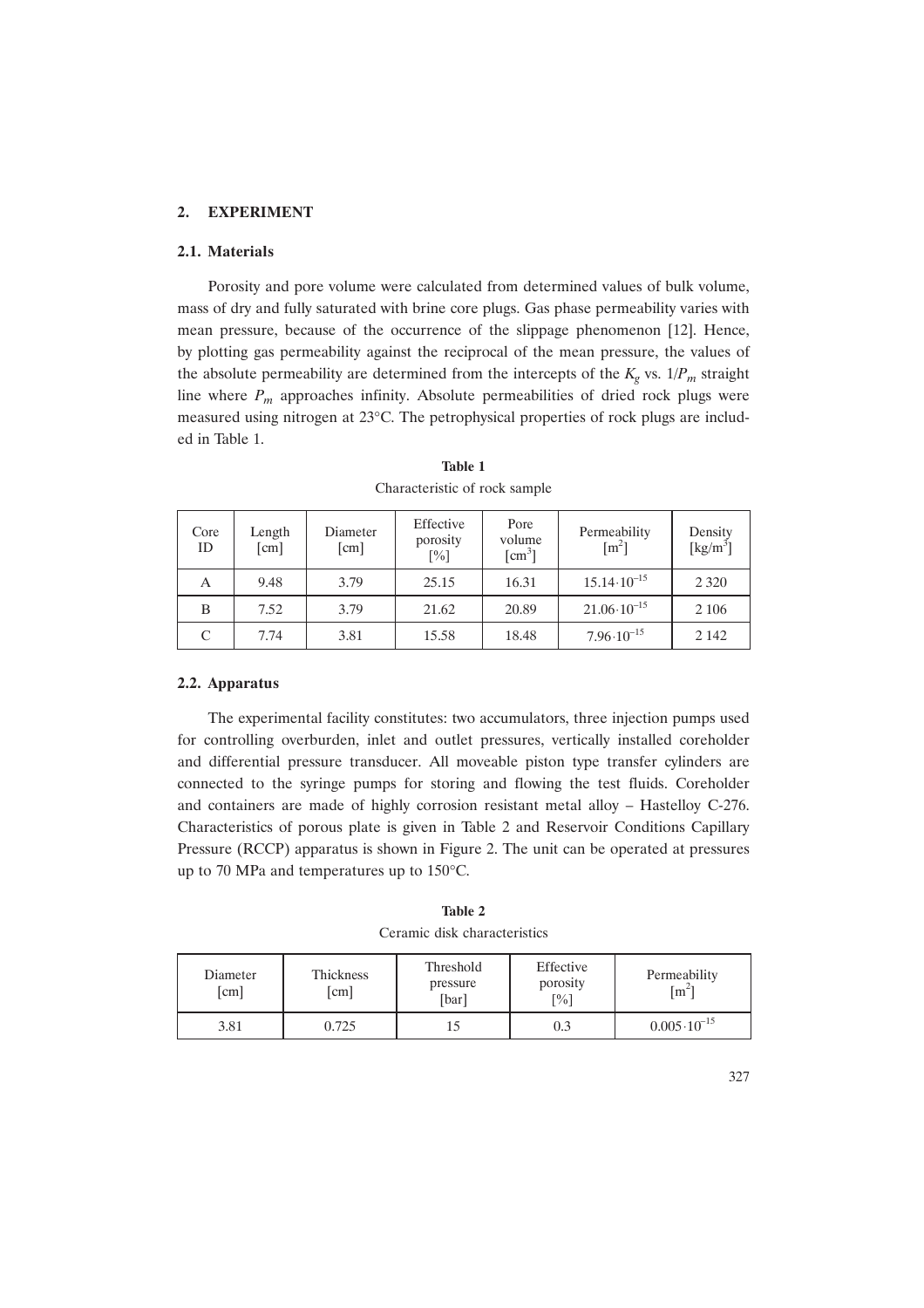

**Fig. 2.** Diagrammatic sketch of RCCP equipment

#### **2.3. Procedure**

A quasi-static method to register capillary pressure was chosen. The water-wet disk was put on the downstream end, then a layer of tissue paper was placed between the core sample end face. After that core sample was placed vertically in the core holder. In the first step, core sample was saturated with 3% brine aged in the core holder with porous plate at reservoir conditions, corresponding to a confining pressure of 3000 psi, pore pressure of 2000 psi and temperature equal  $50^{\circ}$ C for 1 week. For the oil injection pump inlet pressure was maintained constant, and the out let pressure was decreased to initiate the primary drainage process. When the pressure difference was provided across the rock sample water started to flow out of the core through the water-wet membrane. In this way, only brine passed through porous plate because the applied pressure difference was lower than the threshold pressure of the disk. As the water saturation decreased, the capillary pressure increased. After a long period of time, the capillary pressure was equal to the applied pressure difference and the change of water production volume became zero. As result the pressure difference and saturation in the rock sample was constant. At this time the system reached capillary equilibrium. Then saturation in the rock sample was calculated from the volume change of the receiving pump and capillary pressure was equal to the applied pressure difference. This constitutes a point on the capillary pressure curve. A higher pressure difference was applied to move on to the next stage. This procedure was repeated until the irreducible water saturation was reached and full capillary pressure curve was registered. In the last step relative permeability curves were generated using Brook–Corey model.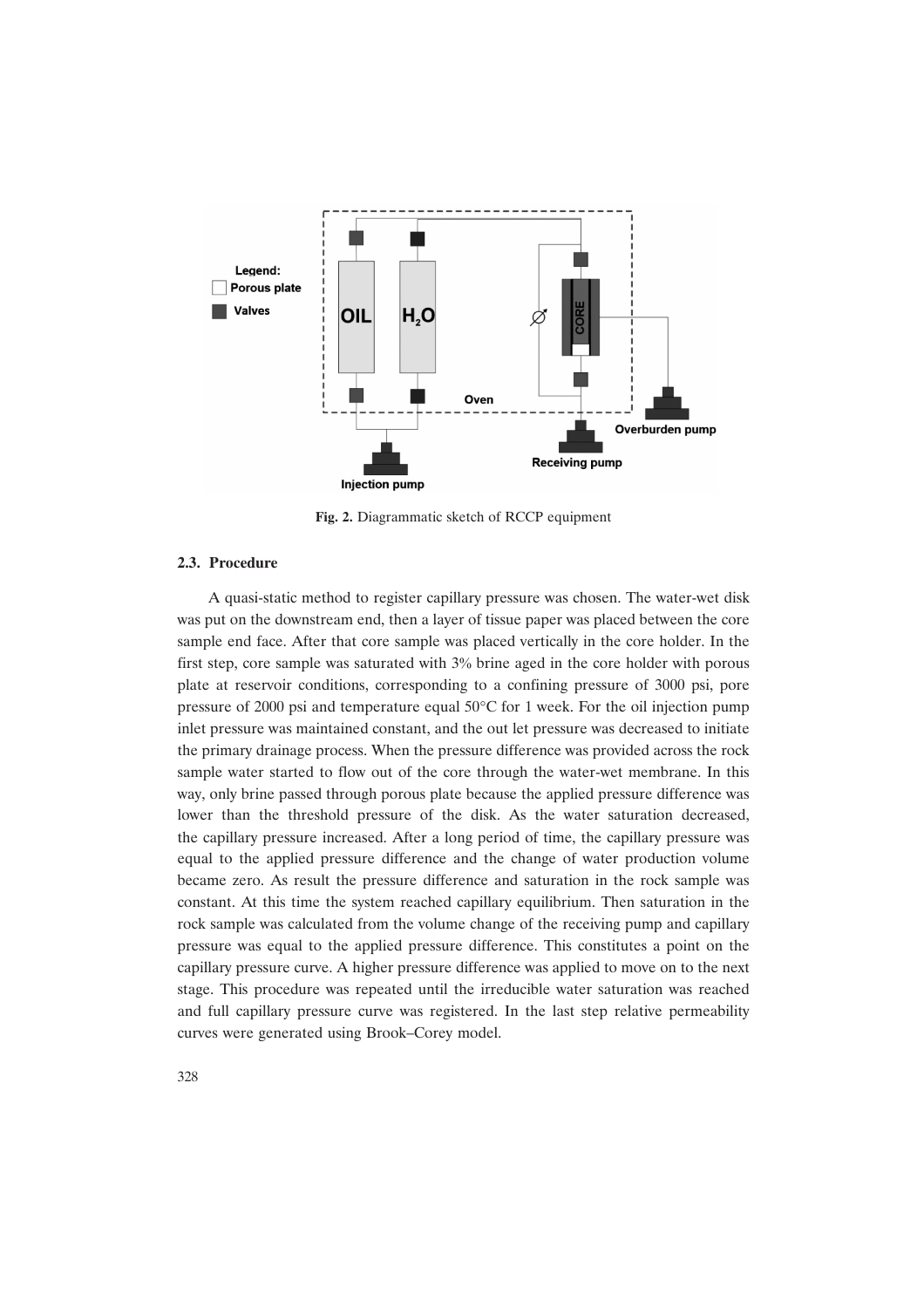## **3. RESULTS**

Capillary pressure test for dolomite rock plugs with porous plate technique under reservoir conditions was performed. In Figure 3 directly registered capillary pressure curves are shown and in Table 3 measured capillary pressure values at corresponding water saturation are given. In Figures 4–6 water and oil relative permeability curves generated from capillary pressure data are presented. Relative permeability values calculated using Brook–Corey model are in Tables 3–5.



**Fig. 3.** Directly registered capillary pressure curves for dolomite rock plugs

| Capillary pressure | Water saturation [1] |          |          |  |
|--------------------|----------------------|----------|----------|--|
| [ $kPa$ ]          | Sample A             | Sample B | Sample C |  |
| 7                  | 1.0000               | 1.0000   | 1.0000   |  |
| 7                  | 0.6887               | 0.6583   | 0.7104   |  |
| 21                 | 0.4938               | 0.4724   | 0.5139   |  |
| 41                 | 0.3678               | 0.3612   | 0.4012   |  |
| 69                 | 0.3392               | 0.3251   | 0.3696   |  |
| 138                | 0.3326               | 0.3015   | 0.3645   |  |
| 207                | 0.3283               | 0.2846   | 0.3630   |  |
| 276                | 0.3249               | 0.2748   | 0.3623   |  |
| 345                | 0.3217               | 0.2707   | 0.3616   |  |
| 414                | 0.3193               | 0.2681   | 0.3612   |  |
| 483                | 0.3177               | 0.2665   | 0.3609   |  |

**Table 3** Capillary pressure values at water saturation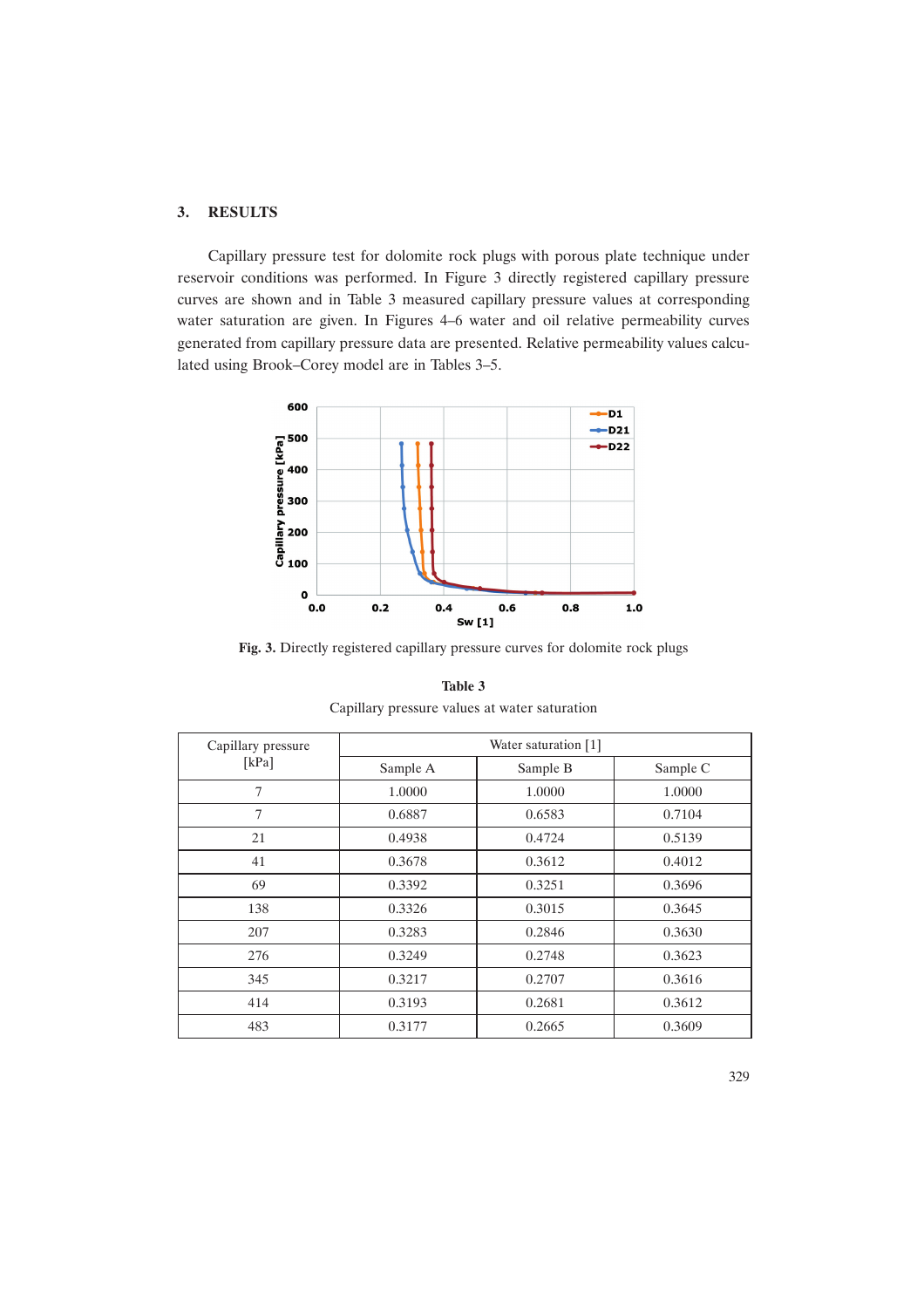

**Fig. 4.** Relative permeability curves for A dolomite sample generated from capillary pressure data



**Fig. 5.** Relative permeability curves for B dolomite sample generated from capillary pressure data



**Fig. 6.** Relative permeability curves for C dolomite sample generated from capillary pressure data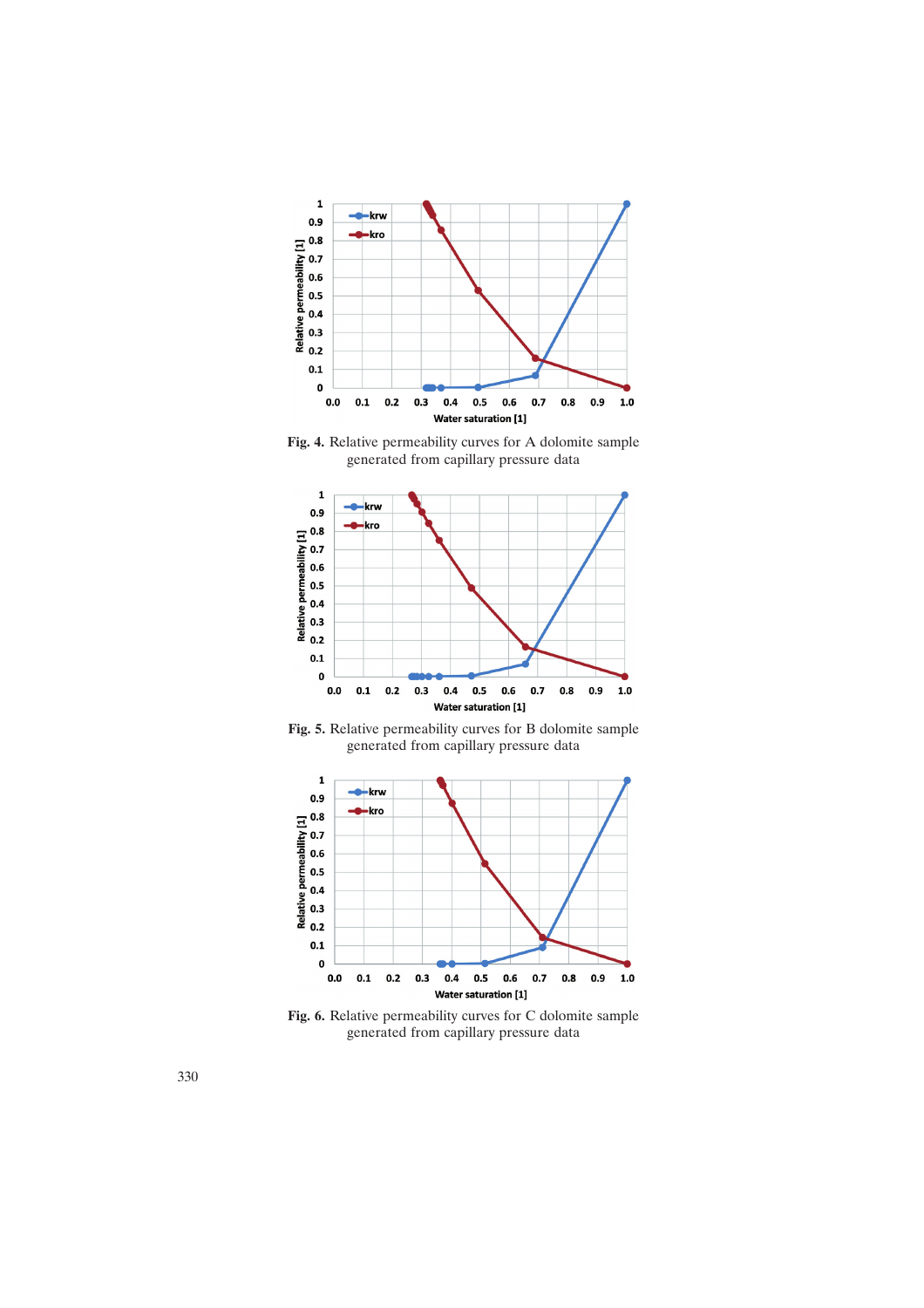| Table 4                                            |  |
|----------------------------------------------------|--|
| Relative permeability values for A dolomite sample |  |

| Water saturation [1] | Krw [1]     | Kro[1]      |
|----------------------|-------------|-------------|
| 1.0000               | 1           | $\Omega$    |
| 0.6887               | 0.067413663 | 0.160671238 |
| 0.4938               | 0.002487263 | 0.529885277 |
| 0.3678               | 9.51449E-06 | 0.857055957 |
| 0.3392               | 2.22605E-07 | 0.93791166  |
| 0.3326               | 4.42582E-08 | 0.956740903 |
| 0.3283               | 9.80301E-09 | 0.969150055 |
| 0.3249               | 1.76585E-09 | 0.979012126 |
| 0.3217               | 1.30816E-10 | 0.98831835  |
| 0.3193               | 2.12853E-12 | 0.995384928 |
| 0.3177               | 0           | 1           |

**Table 5** Relative permeability values for B dolomite sample

| Water saturation $[1]$ | Krw[1]      | Kro[1]      |
|------------------------|-------------|-------------|
| 1.0000                 | 1           | $\theta$    |
| 0.6583                 | 0.069551344 | 0.164086837 |
| 0.4724                 | 0.004509145 | 0.487787052 |
| 0.3612                 | 0.000165893 | 0.75093289  |
| 0.3251                 | 2.14852E-05 | 0.84387718  |
| 0.3015                 | 2.40798E-06 | 0.905908968 |
| 0.2846                 | 1.45832E-07 | 0.951045945 |
| 0.2748                 | 5.28774E-09 | 0.977476242 |
| 0.2707                 | 2.91887E-10 | 0.988583939 |
| 0.2681                 | 4.54339E-12 | 0.995706123 |
| 0.2665                 | $\Omega$    |             |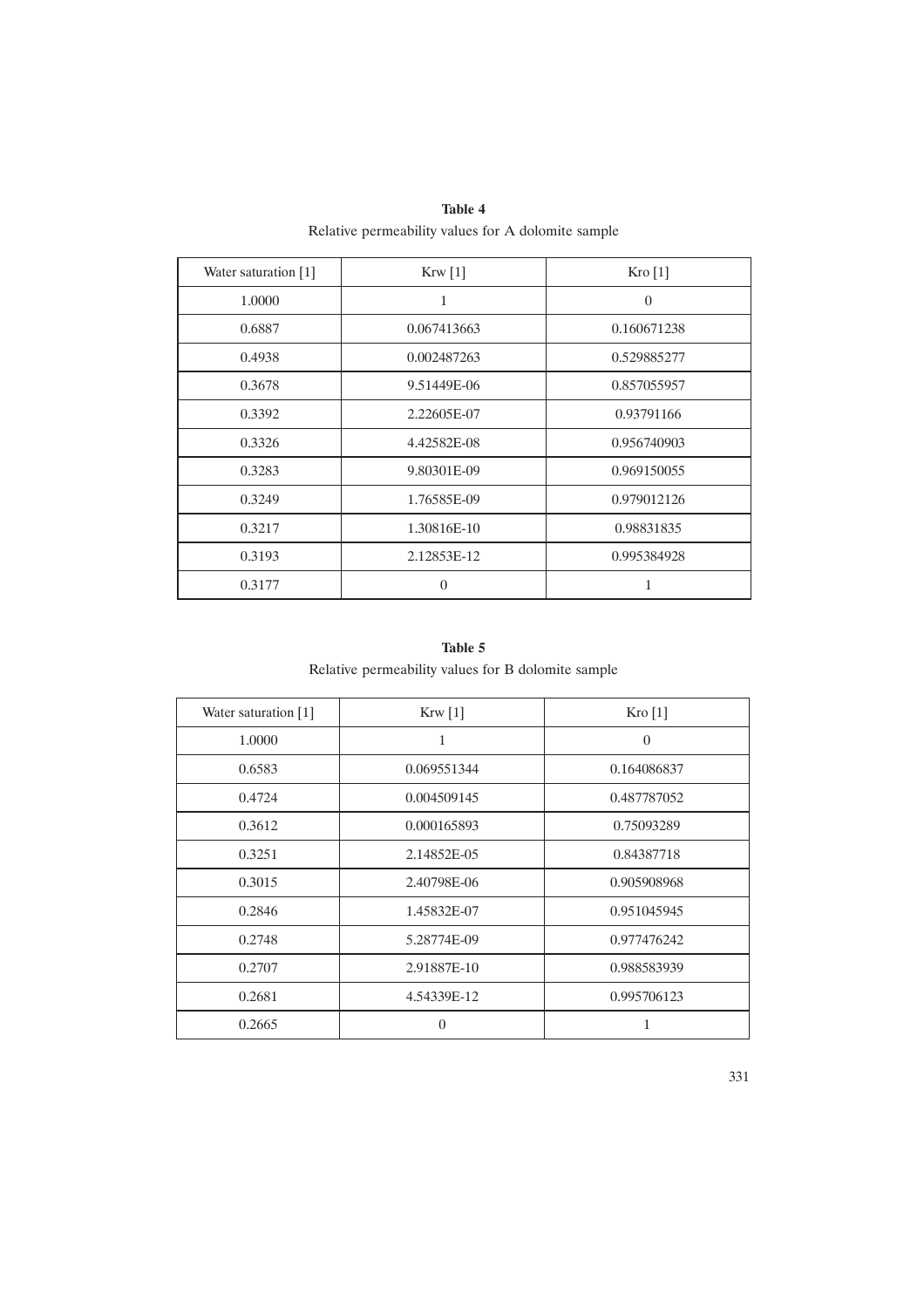| Water saturation [1] | Krw[1]   | Kro[1]         |
|----------------------|----------|----------------|
| 1.0000               | 1        | $\overline{0}$ |
| 0.7104               | 0.089509 | 0.143859       |
| 0.5139               | 0.003287 | 0.545374       |
| 0.4012               | 1.58E-05 | 0.874468       |
| 0.3696               | 3.35E-08 | 0.972976       |
| 0.3645               | 9.44E-10 | 0.988925       |
| 0.3630               | 1.17E-10 | 0.993427       |
| 0.3623               | 1.89E-11 | 0.995833       |
| 0.3616               | 1.07E-12 | 0.997966       |
| 0.3612               | 2.14E-14 | 0.999237       |
| 0.3609               | $\theta$ | 1              |

**Table 6** Relative permeability values for C dolomite sample

#### **4. CONCLUSION**

The capillary pressure data were registered under restored reservoir conditions and reproduced the drainage behavior of hydrocarbon migration. In this study state-of-the art equipment allowed to measure a change in expelled volume with the precision of 0.0001 cc for the 10 capillary pressure steps. Maximum value of capillary pressure was equal 483 kPa for the average 22.27% irreducible water saturation. Application of porous plate method provides sufficient stabilization time, allowing to achieve uniform saturation distribution. The Brook–Corey model was applied to generate the full water-oil relative permeability curves.

Capillary pressure prevents non-wetting fluid from flowing into the porous medium in presence of wetting fluid. Hence, reservoir rocks associated with an excessive capillary pressure prevent the buoyant fluid migration. The adsorption of hydrocarbon molecules on the surface of the dolomite can reduce the capillary resistance for oil migration. A benefit from using a quasi-static porous plate method for measurement of capillary pressure is the ability of registering at the same time with high accuracy the drainage relative permeability and capillary pressure curves. In this way more information can be obtained from the same rock sample what improve the accuracy of the multiphase flow description.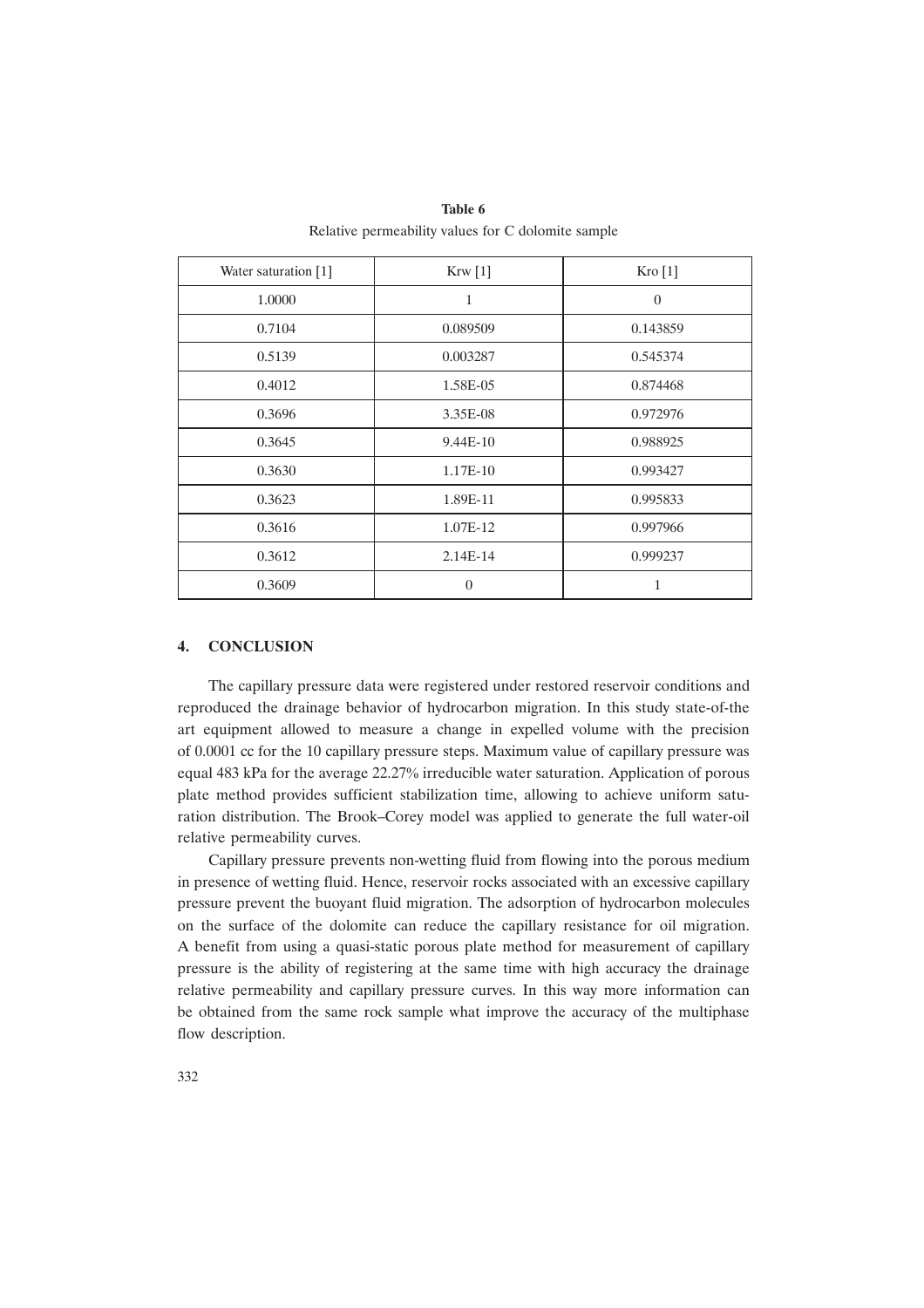## **REFERENCES**

- [1] Ahmed T.: *Reservoir engineering handbook.* 4th ed. Gulf Professional Publishing, 2010.
- [2] Alizadeh A.H., Piri M.: *The effect of saturation history on three-phase relative permeability: An experimental study.* Water Resources Research, 50 (2), 2014, pp. 1636–1664.
- [3] Boulin P.F., Bretonnier P., Vassil V., Samouillet A., Fleury M., Lombard J.M.: *Sealing efficiency of caprocks: Experimental investigation of entry pressure measurement methods.* Marine and Petroleum Geology, 48, 2013, pp. 20–30.
- [4] Brooks R.H., Corey A.T.: *Properties of porous media affecting fluid flow.* Journal of the Irrigation and Drainage Division, 92(2), 1966, pp. 61–90.
- [5] Burdine N.: *Relative permeability calculations from pore size distribution data.* Journal of Petroleum Technology, 5(03), 1953, pp. 71–78.
- [6] Chen X., Kianinejad A., DiCarlo D.A.: *An experimental study of CO<sub>2</sub>-brine relative permeability in sandstone.* in: SPE improved oil recovery symposium. Society of Petroleum Engineers, April 2014.
- [7] Corey A.T.: *The interrelation between gas and oil relative permeabilities.* Producers Monthly, 19(1), 1954, pp. 38–41.
- [8] Honarpour M.M., Koederitz L., Harvey A.H.: *Relative Permeability of Petroleum Reservoirs.* CRC Press, Boca Raton, Fla, 1986.
- [9] Kianinejad A., Aminzadeh B., Chen X., DiCarlo D.A.: *Three-phase relative permeabilities as a function of flow history.* in: SPE Improved Oil Recovery Symposium. Society of Petroleum Engineers, April 2014.
- [10] Kianinejad A., Chen X., DiCarlo D.A.: *The effect of saturation path on three-phase relative permeability.* Water Resources Research, 51(11), 2015, pp. 9141–9164.
- [11] Kianinejad A., Chen X., DiCarlo D.A.: *Three-Phase Relative Permeability in Consolidated Media.* in: SPE Annual Technical Conference and Exhibition. Society of Petroleum Engineers, September 2015.
- [12] Klinkenberg L.J.: *The permeability of porous media to liquids and gases.* in: Drilling and production practice. American Petroleum Institute, January 1941.
- [13] Krevor S., Pini R., Zuo L., Benson S.M.: *Relative permeability and trapping of CO2 and water in sandstone rocks at reservoir conditions.* Water Resources Research, 48(2), 2012.
- [14] Purcell W.R.: *Capillary pressures-their measurement using mercury and the calculation of permeability therefrom.* Journal of Petroleum Technology, 1(02), 1949, pp. 39–48.